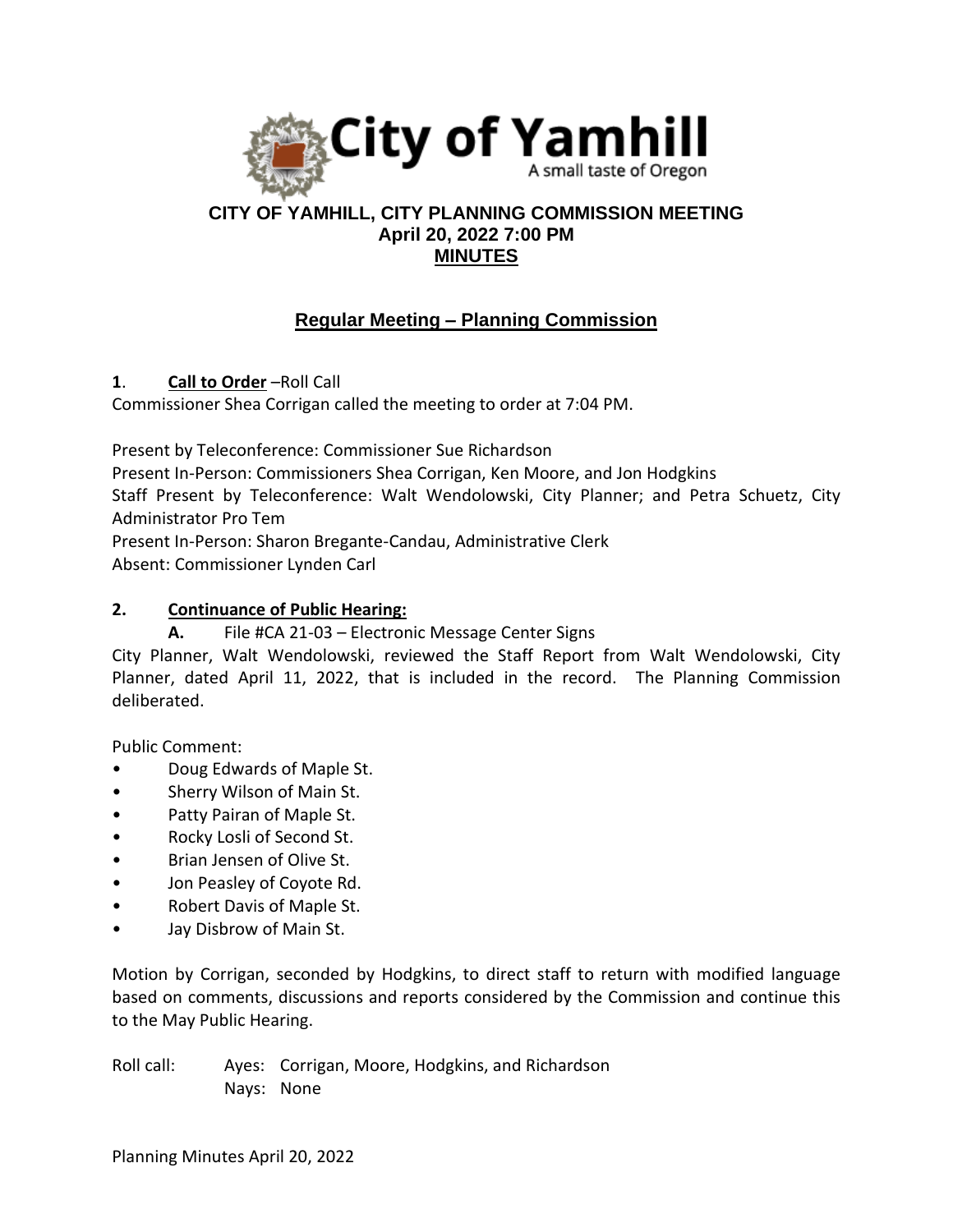The motion carried.

## **B.** File #CA 21-04 – Carport

City Planner, Walt Wendolowski, reviewed the Staff Report from Walt Wendolowski, City Planner, dated April 11, 2022, that is included in the record. The Planning Commission deliberated.

Public Comment:

- Jay Disbrow of Main St.
- Sherry Wilson of Main St.
- Patty Pairan of Maple St.

Motion by Hodgkins, seconded by Richardson, to recommend City Council reject the proposed amendments contained in Attachment "A" based on the determination the provisions mirror existing regulations on building location, height and setbacks and do not provide any additional benefits.

Roll call: Ayes: Corrigan, Moore, Hodgkins, and Richardson Nays: None

The motion carried.

#### **3**. **Public Comment:**

Public comment was received from the following: Rocky Losli, Jay Disbrow, Doug Edwards, Patty Pairan, and Sherry Wilson.

#### **4**. **New Business:**

- **A.** Approval of Planning Commission Minutes from February 2, 2022
- **B.** Approval of Planning Commission Minutes from March 16, 2022

Motion by Corrigan, seconded by Hodgkins, to accept the Planning Commission meeting minutes for February 2, 2022 and March 16, 2022.

Roll call: Ayes: Corrigan, Moore, Hodgkins, and Richardson Nays: None

The motion carried.

#### **5**. **Information/Announcements**:

- **A.** Next Planning Commission Meeting on May 18, 2022
- **B.** Commissioner Comments/Discussion